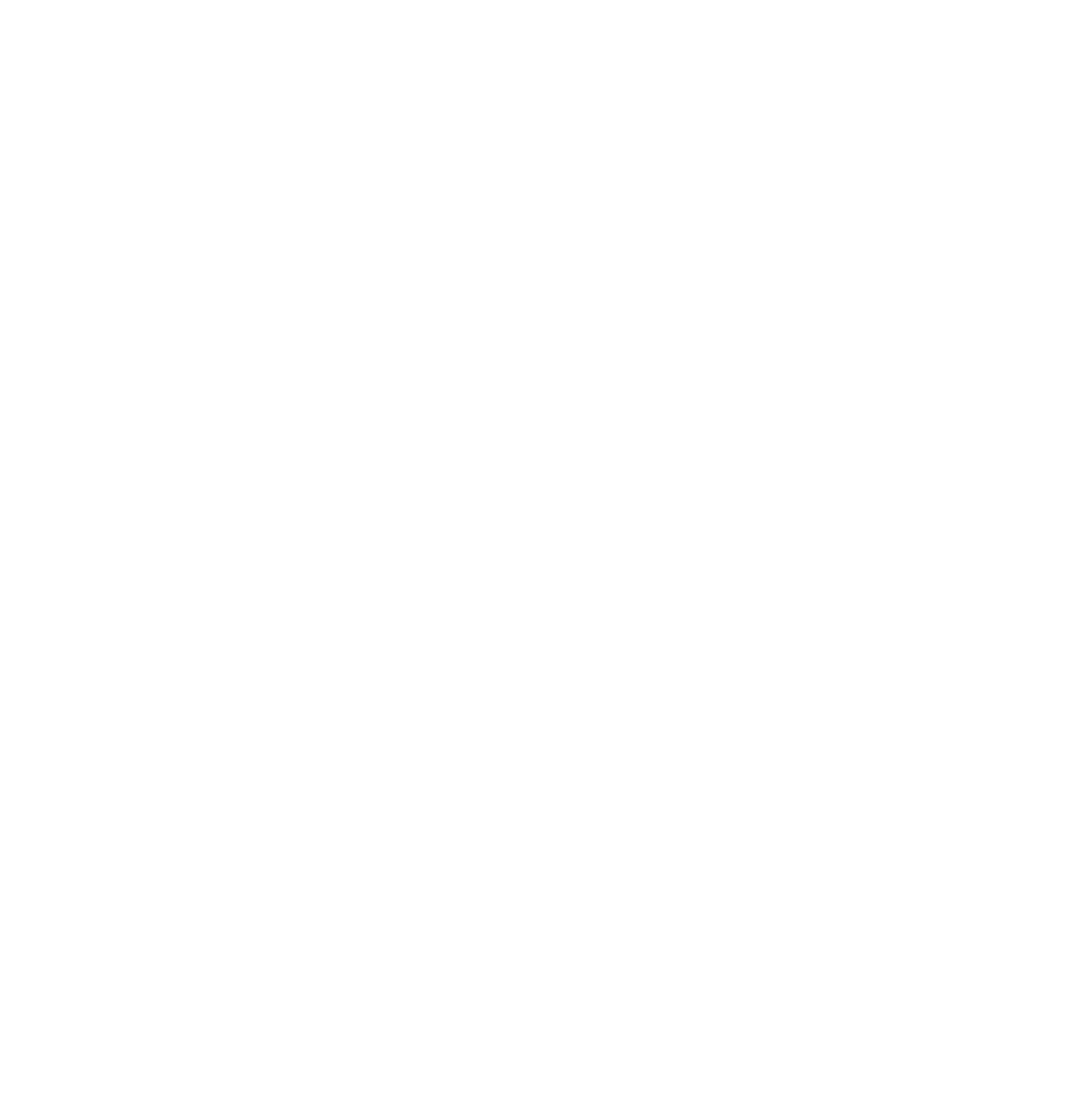## **DEAN'S FOREWORD**



Dear friends of FASS,

Our 13<sup>th</sup> Newsletter covering the period between September 2013 and May 2014 is ready to view. It is filled with information on our new faculty members, books, journal articles and exhibitions by our faculty members as well as news about conferences, workshops and lectures by the members of FASS. You can also see inspiring news about awards and many achievements of our graduates that make us proud. We are pleased to share all this uplifting information with you. Cheers to all who contributed to the content of this newsletter.

#### **Ayşe Kadıoğlu**

Dean

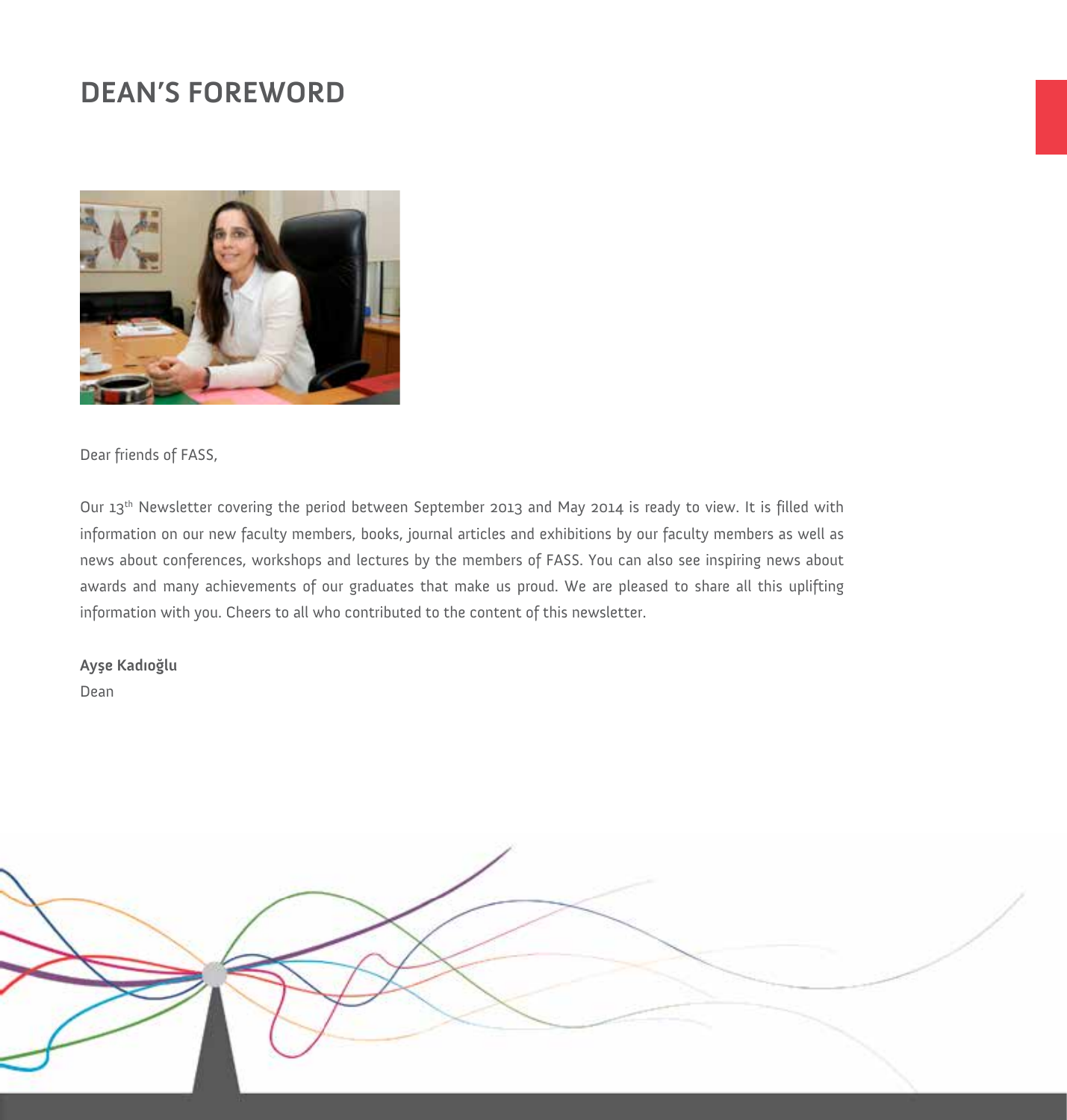# **FACULTY NEWS**



**Ayşe Parla** received an International Visiting Research Scholar Award from the Peter Wall Institute for Advanced Studies. She will be continuing her research activities in University of British Columbia, Vancouver, Peter Wall Institute for Advanced Studies for 6 weeks during summer 2014.

**Bahri Yılmaz** is appointed as an affiliated Professor in the department of Political Science and European Issues at the University of Cologne during summer 2014.

He was also appointed by TÜSİAD as a member of Advisory Board of *Turkey: Culture of Change Initiative* which is composed of academicians, opinion leaders, former politicians and representatives of media from both Turkey and Germany.



Bahri Yılmaz is appointed as an affiliated Professor at the University of Cologne



**Bülent Aras**, a member of Faculty of Arts and Social Sciences and Istanbul Policy Center, has become a Global Woodrow Wilson Fellow in Washington.

**Eren Inci** received the 2014 BAGEP award. The priority of the Science Academy is to encourage young scientists to conduct sound scientific research and to award outstanding work. An award program has been initiated with a view to





Eren Inci receives the 2014 BAGEP award

**Hakan Erdem** has been appointed to sit as a member in the International Scientific Committee for UNESCO's Slave Route Project: Resistance, Liberty, Heritage. The ISC membership consists of 20 members from different regions of the world representing a wide array of academic disciplines and is renewed by half of its members every two years.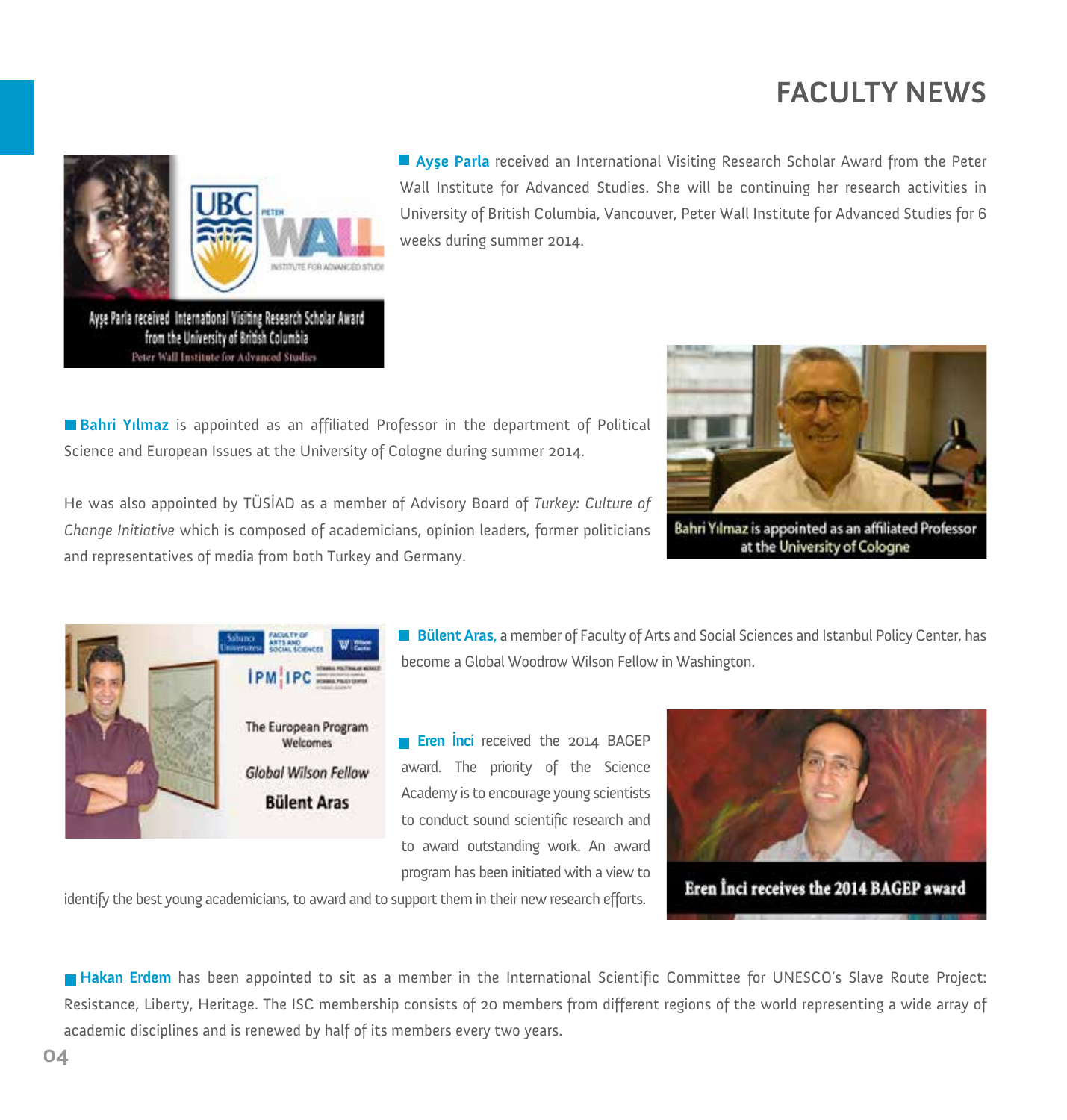# **FACULTY NEWS**

We celebrated the Emeritus professorships of **Ahmet Evin** and **Bahri Yılmaz**. Years of experience, hard work, classes, research projects, mentored students and immense service to the society. We proudly crowned these exemplary careers with a "comma" at the Emeritus Ceremony.

Every year, FASS acknowledges four to six outstanding teaching performances in undergraduate and graduate programs with FASS Teaching Awards.





2013 Recipients of FASS Teaching Awards

#### **2013 Recipients of FASS Teaching Awards**

**Ayşe Gül Altınay** – for her success in teaching Cultural Studies undergraduate and graduate courses and for her performance as thesis supervisor and program coordinator,

**Çağla Aydın** – for her outstanding teaching in Psychology courses and her contributions in forming the philosophy of the Psychology program in our university,

**Halil Berktay** – for his success in teaching undergraduate and graduate courses, forming and maintaining the continuity of History graduate program

and also for his work for the Summer School,

**Emre Hatipoğlu** – for his success in teaching the courses of Political Science and Conflict Analysis and Resolution programs as well as his contributions to student advising,

**Selçuk Artut** – for his contributions to student advising in Visual Communication Design graduate program and his success in sound design courses.

an Barba Altınay is recently pron **VAH 15 SECONDAR** meretan ing **Interviewsmenter histori** 



**Ayşe Gül Altınay** and **Akşin Somel** were promoted to associate professorship by the interuniversity board.

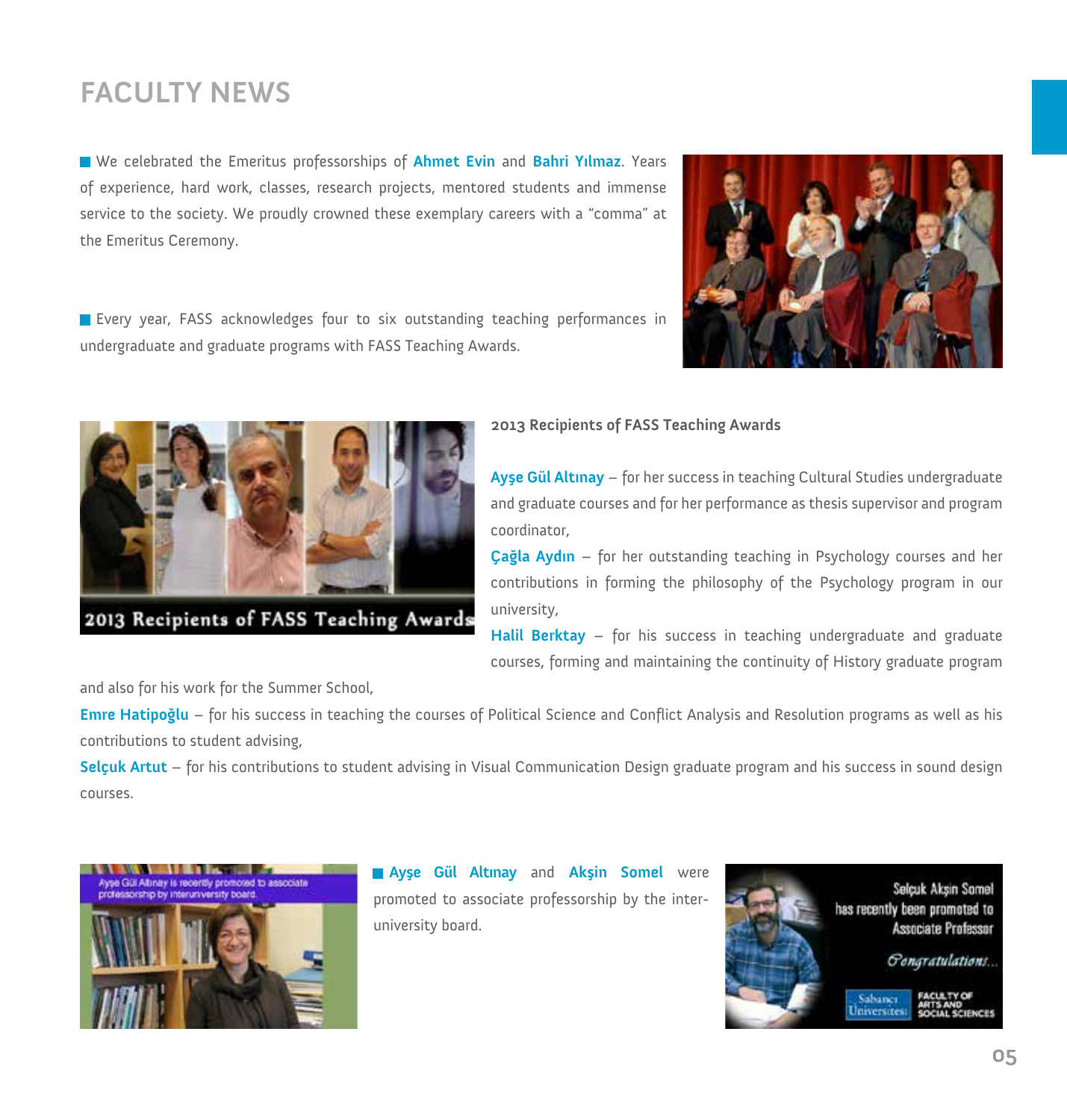## **FACULTY NEWS**

FASS launched its new programs, **Psychology BA program, International Relations non-thesis MA program and Gender Studies honors minor program**. These three new programs are expected to enrich the scope of studies at FASS. Psychology program and Gender Studies honors minor program is going to start admitting the first students during the 2014-2015 academic year.

**Psychology** BA program aims at producing research and teaching in high international standards. Studying Psychology at Sabancı University will not only help students to master existing knowledge from the angle of multiple approaches (such as cognitive, social, biological) to the field of Psychology but also to acquire researcher skills needed to contribute to the knowledge themselves. Such an emphasis on theory and applied skills will provide the necessary foundation for the graduates of this program who can then flexibly choose applied careers in human resources, marketing, education, counseling centers/hospitals and/or academic careers in research institutes and universities.





The non-thesis MA program in **International Relations** is an interdisciplinary program designed to improve understanding of theoretical debates and practical applications of this discipline. It aims to link theory and practice with a focus on approaches, methodologies and policy practices in International Relations. The program encourages and promotes analyses of planning and practice of international politics in Turkey and the world; analyses of regional, inter-governmental and international organizations to understand their development and functions; analyses of bureaucratic structure, policy making process, agent-structure relations and interaction of domestic actors and foreign policy in International Relations.

Gender continues to be a key category of analysis in the Social Sciences and Humanities, and a central concept in national and international public debates. The **Gender Studies**  honors minor program aims to introduce the students to the major issues and approaches in gender and women's studies, and to equip them with critical skills to analyze the gendered aspects of everyday life, Politics, Economy, Culture, and Society by combining the analytical tools of disciplines such as Anthropology, Cultural Studies, History, Literary Studies, Media Studies, Political Science, Philosophy, Sociology, and Visual Studies.

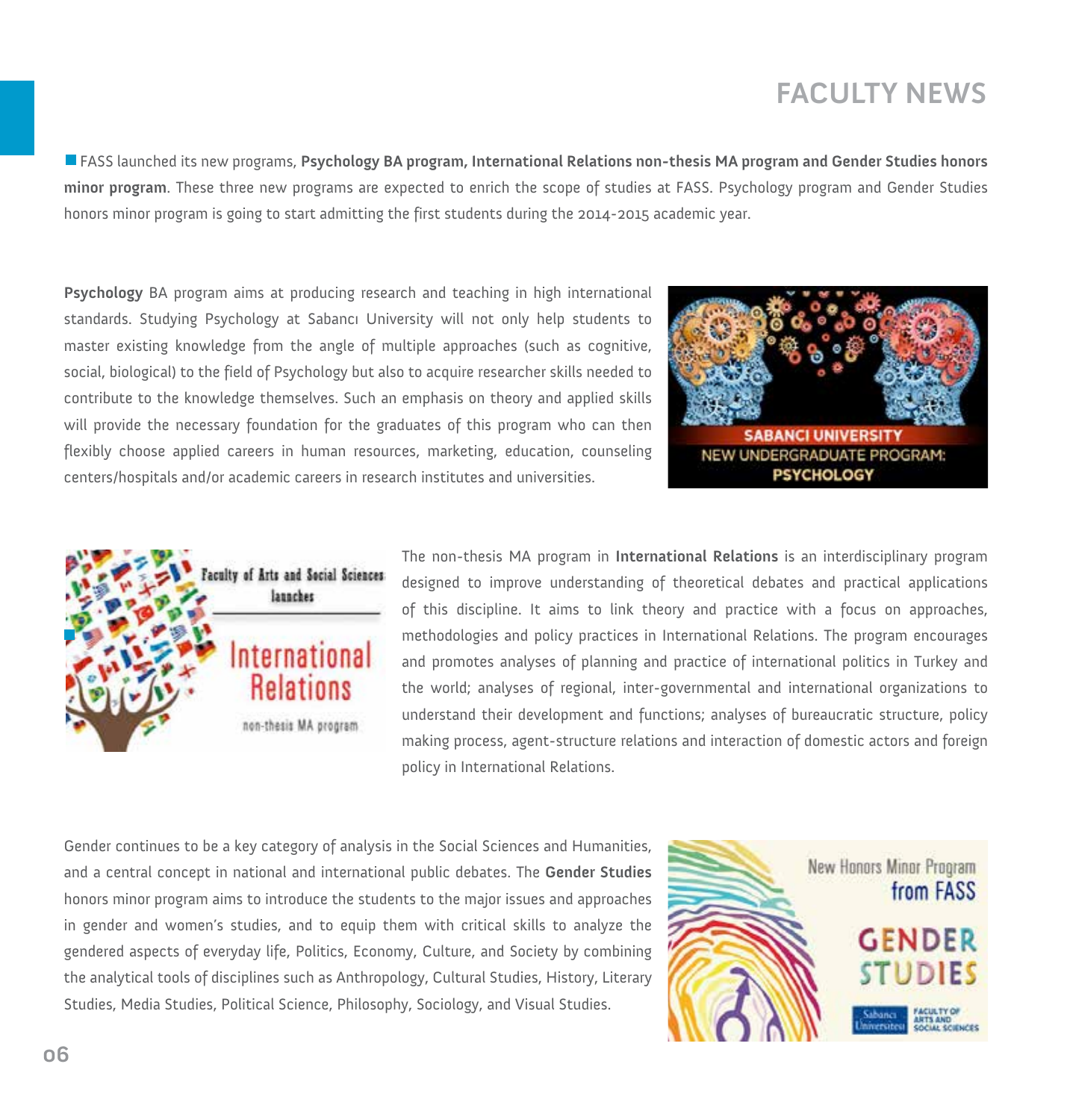#### **Selected Journal Articles (January – September 2013)**

**Pasqualotto, Achille**, and Taya, Shuichiro and Proulx, Michael J., "Sensory Deprivation: Visual Experience Alters the Mental Number Line", *Behavioural Brain Research*, Vol.261, March 2014, 110-113 (SCI)

**Aydın, Çağla** and Ceci, Stephen J., "The Role of Culture and Language in Avoiding Misinformation: Pilot Findings", *Behavioral Sciences and the Law,* Vol.31, No.5, July 2013, 559-573 (SSCI)

**Irzık, Gürol**, "Introduction: Commercialization of Academic Science and a New Agenda for Science Education", *Science and Education,*  Vol.22, No.10, October 2013, 2375-2384 (SSCI)

**Özel, Işık**, "Differential Europe within a Nation: Europeanization of Regulation Across Policy Areas", *Journal of European Public Policy,*  Vol.20, No.5, May 2013, 741-759 (SSCI)

**Özel, Işık** "Is it none of their Business? Business and Democratization, the case of Turkey", *Democratization,* Vol.20, No.6, October 2013, 1081-1116 (SSCI)

**Gümüş, İnci**, "Debt Denomination and Default Risk in Emerging Markets", *Macroeconomic Dynamics,* Vol.17, No.5, July 2013, 1070-1095 (SSCI)

**Barlo, Mehmet** and Özdoğan, Ayça, "The Optimality of Team Contracts", *Games,* Vol.4, No.4, November 2013, 670-689

**Afacan, Mustafa Oğuz**, "Alternative Characterizations of Boston Mechanism", Mathematical Social Sciences, Vol.66, No.2, September 2013, 176-179 (SSCI)

**Afacan, Mustafa Oğuz**, "Fictitious Students Creation Incentives in School Choice Problems", *Economic Theory*, February 2014 (SSCI)

**Blazhenkova, Olesya**, Kozhevnikov, Maria and Schloerb, David W. and Koo, Samuel and Karimbux, Nadeem and Donoff, R. Bruce and Salcedo, Jairo, "Egocentric versus Allocentric Spatial Ability in Dentistry and Haptic Virtual Reality Training", *Applied Cognitive Psychology,*  Vol.27, No.3, May 2013, 373-383 (SSCI)

**Kıbrıs, Özgür** and **Kıbrıs, Arzu**, "On the Investment Implications of Bankruptcy Laws", *Games and Economic Behavior,* Vol.80, July 2013, 85-99 (SSCI)

**Kıbrıs, Özgür**, "On Recursive Solutions to Simple Allocation Problems", *Theory and Decision,* Vol.75, No.3, September 2013, 449-463 (SSCI)

**Halfon, Sibel** and Weinstein, Lissa, "From Compulsion to Structure: An Empirical Model to Study Invariant Repetition and Representation", *Psychoanalytic Psychology,* Vol.30, No.3, July 2013, 394-422 (SSCI)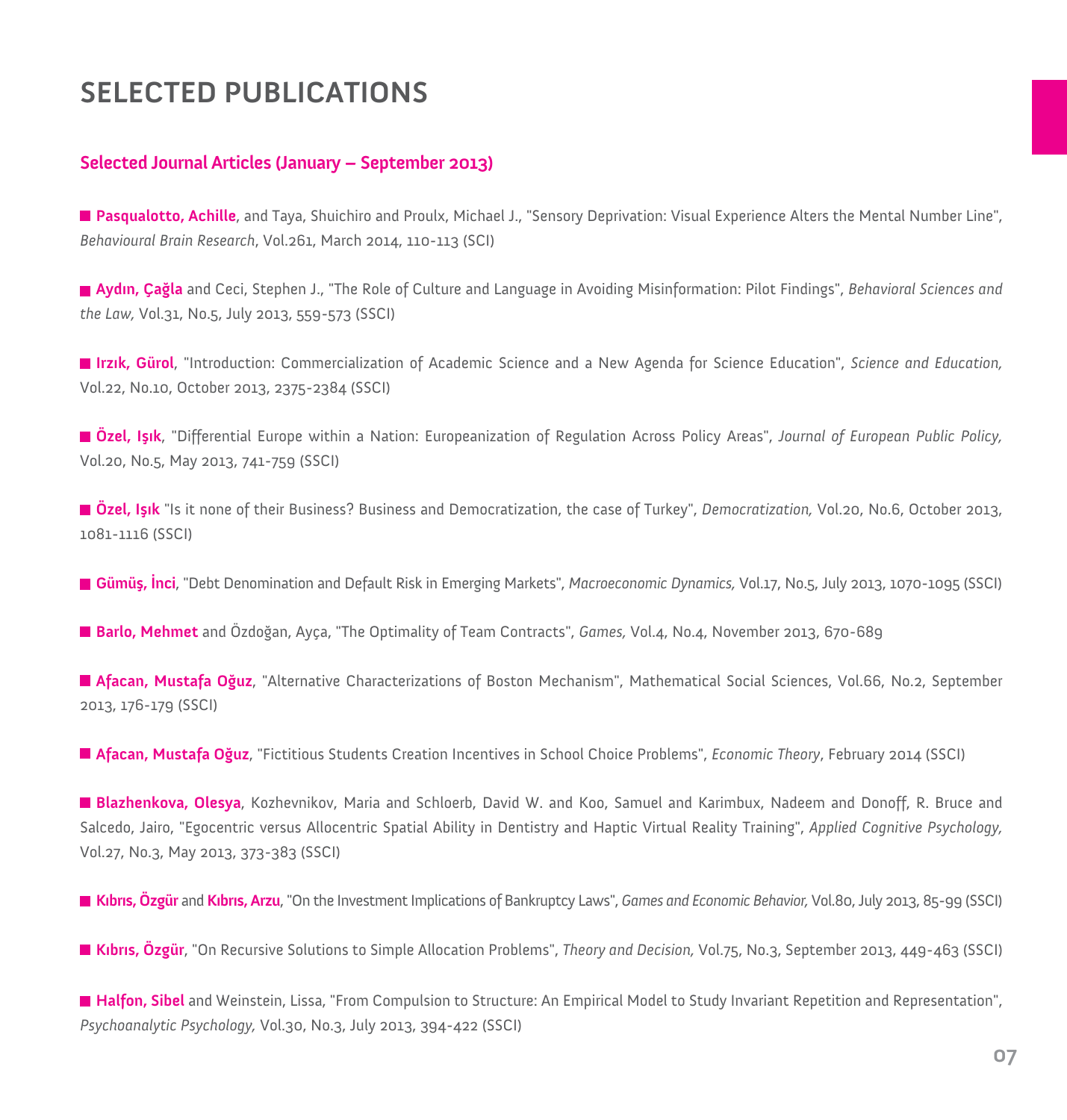#### **Books**



**Fuat Keyman** and **Şebnem Gümüşçü**, Democracy, Identity and Foreign Policy in Turkey: Hegemony Through Transformation (Islam and Nationalism), Palgrave Macmillan, May 2014.

The recent history of Turkey is dominated by the country's transformation into a modern democracy. Over the past few years Turkey has been increasingly recognized as a nation of economic, political and cultural significance as well as being a vital political connection between Europe and the Middle East. In this compelling volume, Professor Keyman and Dr. Gümüşçü put democratization in Turkey under the microscope especially focusing on recent transformations under the Justice and Development Party (AKP). Accordingly, it explores to what extent Turkey's transformation under the AKP has led to democratic consolidation as well as asking if there is a disconnection between economic, cultural, and urban transformation, on the one hand, and democratic consolidation on the other? Furthermore, this book also takes the opportunity to explore several issues that have a direct effect on the consolidation of Turkish democracy such as globalization, foreign policy activism, the Kurdish question, religious governance and

civil society. By critically analyzing the dialectic between domestic transformations and global/regional dynamics, the book also discusses the ways in which Turkish transformation is affected by the Arab uprisings as well as how Turkey may inspire these countries.

**Cemil Koçak**, Rejim Krizi, (Crisis of the Regime), İstanbul: İletişim Yayınları, October 2013

In the third volume of his continuing series of studies examining the political arena of the Republican regime, Cemil Koçak brings together the debates in scholarship with a wide framework of analysis based on documents, memoirs, journals, newspapers and diplomatic correspondence. Koçak proposes to reevaluate in depth the process of the regime change, without a following transformation, taking into consideration not only domestic political arguments and developments in foreign politics but also the dynamics within which they function. The book focuses on one of the most challenging moments of CHP having consolidated its influence in the political arena as a single party and of DP as opposition.

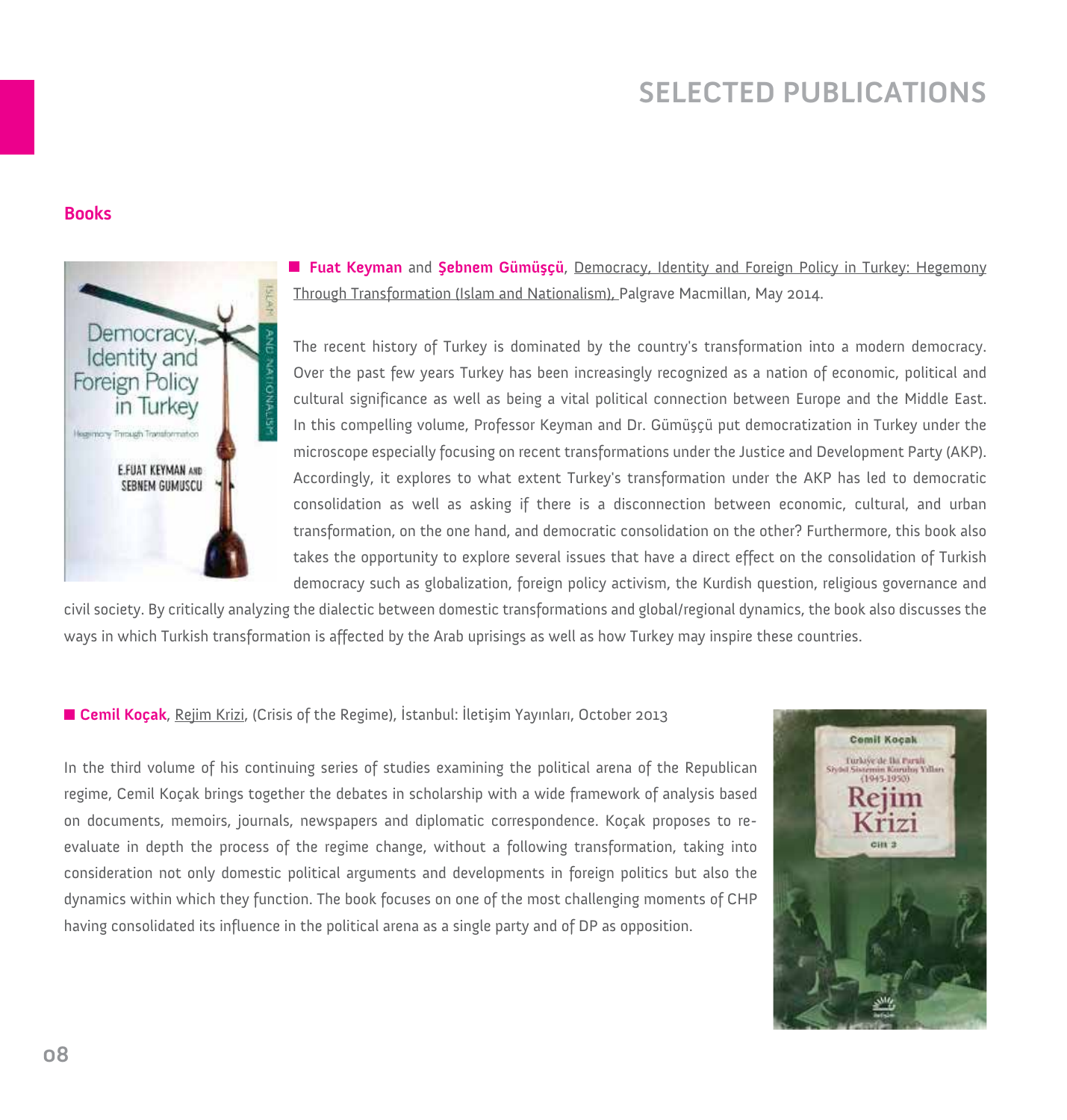

**Akşin Somel**, Gayrımüslim Okulları Nasıl Azınlık Okullarına Dönüştü, İstanbul: Tarih Vakfı, 2013

The study *Gayrimüslim Okulları Nasıl Azınlık Okullarına Dönüştü* ("How did non-Muslim schools turn into minority schools?") was prepared as a part of the project titled "Minority Schools from the Past to the Present: Problems and Solutions." This project was developed with the aim to contribute to the democratization process and for the improvement of education in Turkey. It was realized through the support of the Tarih Vakfı and the Global Dialogue Foundation. This book discusses the development of Greek, Armenian and Jewish schools from the mid-nineteenth century to the Peace Treaty of Lausanne. It is shown that while community schools constituted major educational networks during the second half of the nineteenth century, the Russo-Ottoman War of 1877–78 and the Balkan Wars of 1912–13 led to political conditions where non-Muslim schools were subjected to major pressures, eventually reducing them to the level of minority schools with very little educational presence.

#### **Murat Germen**, New Turkey, İstanbul: Masa Yayınları, 2013.

The main thesis of the book, which covers the series that the artist has created since 2000, is the artist's authentic contemporary interpretation captured through his photographs. In addition to two essays by Murathan Mungan, one of the most influential Turkish writers of our time, and Necmi Sönmez, who works at Lepsien Foundation Düsseldorf as well as Borusan Contemporary Istanbul; the book also includes an interview of Barbara Hofmann-Johnson, the curator of Photographische Sammlung Köln, with the artist besides Germen's own notes on his works. Designed by Yeşim Demir and published bilingually in Turkish and English, the book is Murat Germen's first monograph.

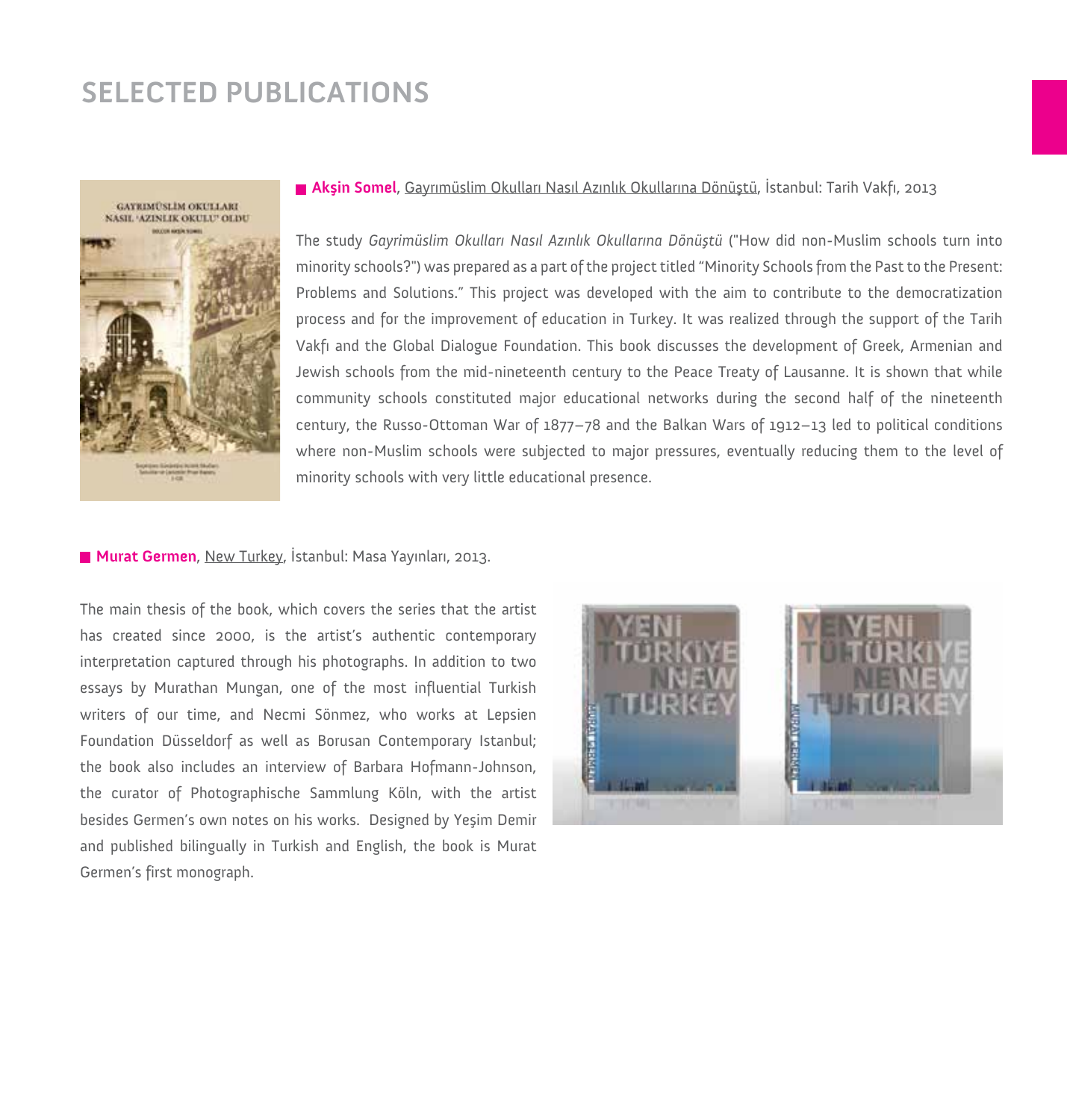#### **Exhibitions By Faculty Members**

**Murat Germen**, **"I can do this as well"**, group exhibit @ C.A.M Gallery, İstanbul, September 2013.

**Murat Germen**, **"Facsimile-v2"**, group exhibit @ C.A.M Gallery, İstanbul, October 2013.

**Murat Germen**, **"Kayıt"**, group exhibit @ Mixer Galeri, İstanbul, October 2013.



**Murat Germen**, **"Extraordinary Photographs IV"**, group exhibit, Rosier Gallery's ArtNET Online Pages, September 2013.

**Erdağ Aksel**'s solo exhibition **"Life of Objects"** at Künstlerhaus Stuttgart between April 18 - June 1, 2014. On this project Erdağ Aksel focused on the main conceptual tendencies in his practice parallel to the production of a monographic publication on his work.



**Wieslaw Zaremba** "**Journeyman 4**", photographs from Poland, FASS Art Gallery, November 2013.

**Wieslaw Zaremba** "**In the Studio II, Human, Nature and Urban Relationship**", group exhibit @ CoDA Gallery, Taylor's University, Kuala Lumpur, October 2013.

**Selçuk Artut**, "Contemporary Istanbul - Plug in New Media Section", group exhibit, Contemporary İstanbul 2013, İstanbul, November 2013.

**Selçuk Artut**'s solo exhibition "Verisel Gerçeklik/ Data Reality" at Galeri Zilberman between March 14 - May 3, 2014. With an exhibition that brought together elements of sound, interactive installation, and virtual reality, Selçuk Artut used the four-roomed structure of Galeri Zilberman's second floor exhibition space in Mısır Apartmanı as a tool.



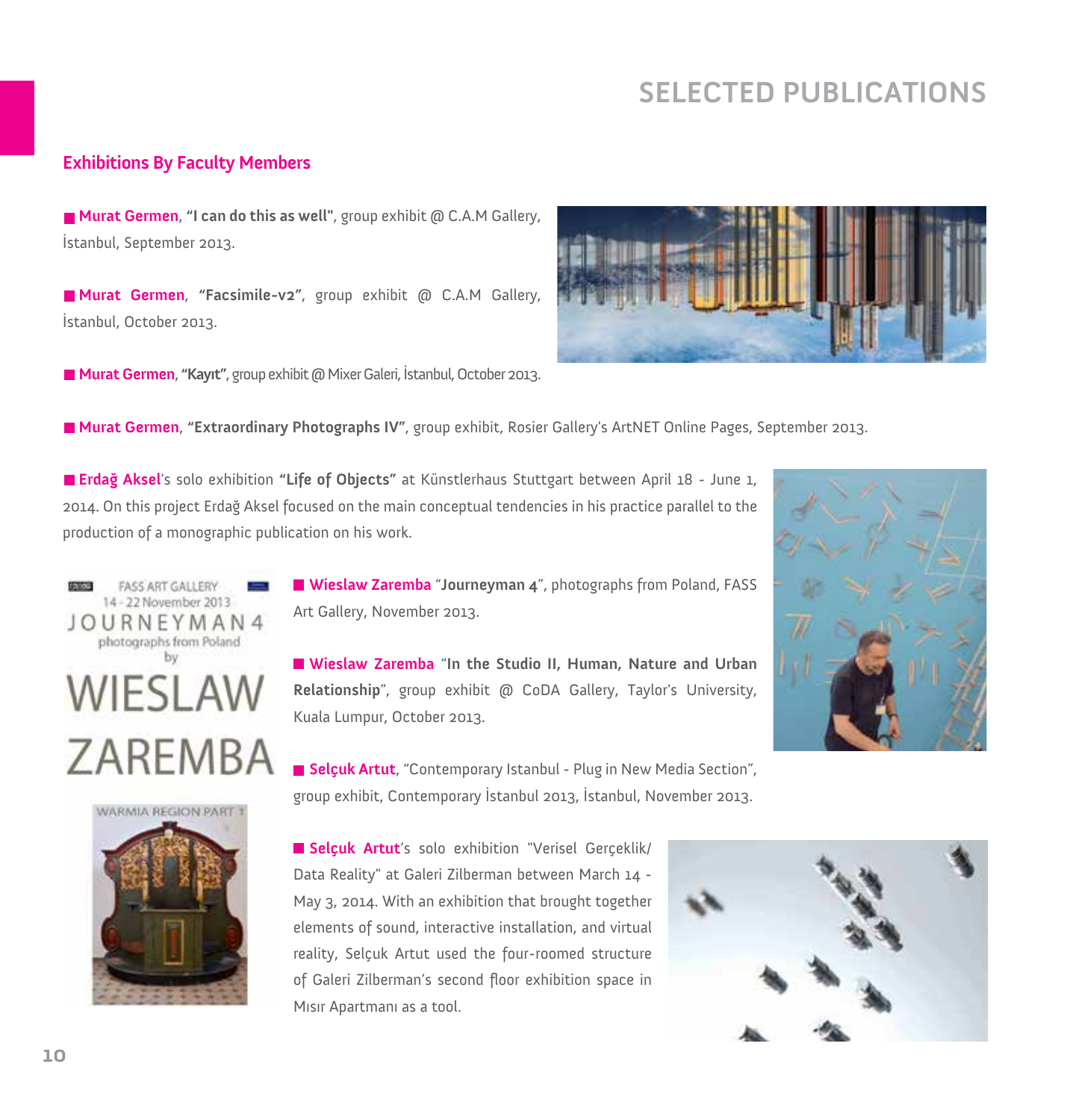

The fourth **"Dicle Koğacıoğlu Article Award Graduate Student Conference"** was held by Sabancı University's Gender and Women's Studies Forum on December 28, 2013 at Karaköy Minerva Han. Following the graduate conference, an award ceremony was held and the prize holders received their awards. The members of this year's selecting committee were Füsun Üstel (Galatasaray University), Hülya Canbakal (Sabancı University), Sevgi Uçan Çubukçu (İstanbul University) and Süha Oğuzertem (İstanbul Bilgi University).

The first prize was awarded to Pınar Ensari from Sabancı University, the second prize to Nihan Bozok from Middle East Technical University and finally the third prize was awarded

to Ayşen Üstübici from Koç University. Mehtap Tosun was awarded honorary mention.

Sabancı University Gender and Women's Studies Forum organized **"Women and Peace in the Middle East"** at Karaköy Minerva Han on March 6, 2014

■ The Anna Lindh/La Caixa Chair, Faculty of Arts and Social Sciences organized the first summer school on September  $15 - 21$ , 2013. The purpose of this summer school was to advance knowledge of the Euro-Mediterranean region and appreciation of its cultural diversity, promote familiarity and intellectual exchange among youth from all countries of the region; and engage students in intercultural dialogue.





**"Semiha Es Women Photographers International Symposium"**, November 28-30, 2013, was organized by Ayşe Gül Altınay. A remarkable group of women photographers from around the world was in Istanbul to share their work, stories, and visions. There was also an exhibit of women photographers from Turkey curated by Ahu Antmen and Laleper Aytek at Simanoglio Megaro (the gallery of the Greek Consulate). Ahu Antmen and Murat Germen were among the speakers and moderators at the symposium.

 Jean Monnet Workshop for Young Researchers titled **"Dynamics of Integration in the European Union"** was organized by Meltem Müftüler-Baç on March 13 – 14, 2014. Sabancı University Centre of Excellence in European Studies (SUCEES) Discussants were Işık Özel, Emre Hatipoğlu, Brooke Luetgert, Arzu Kıbrıs.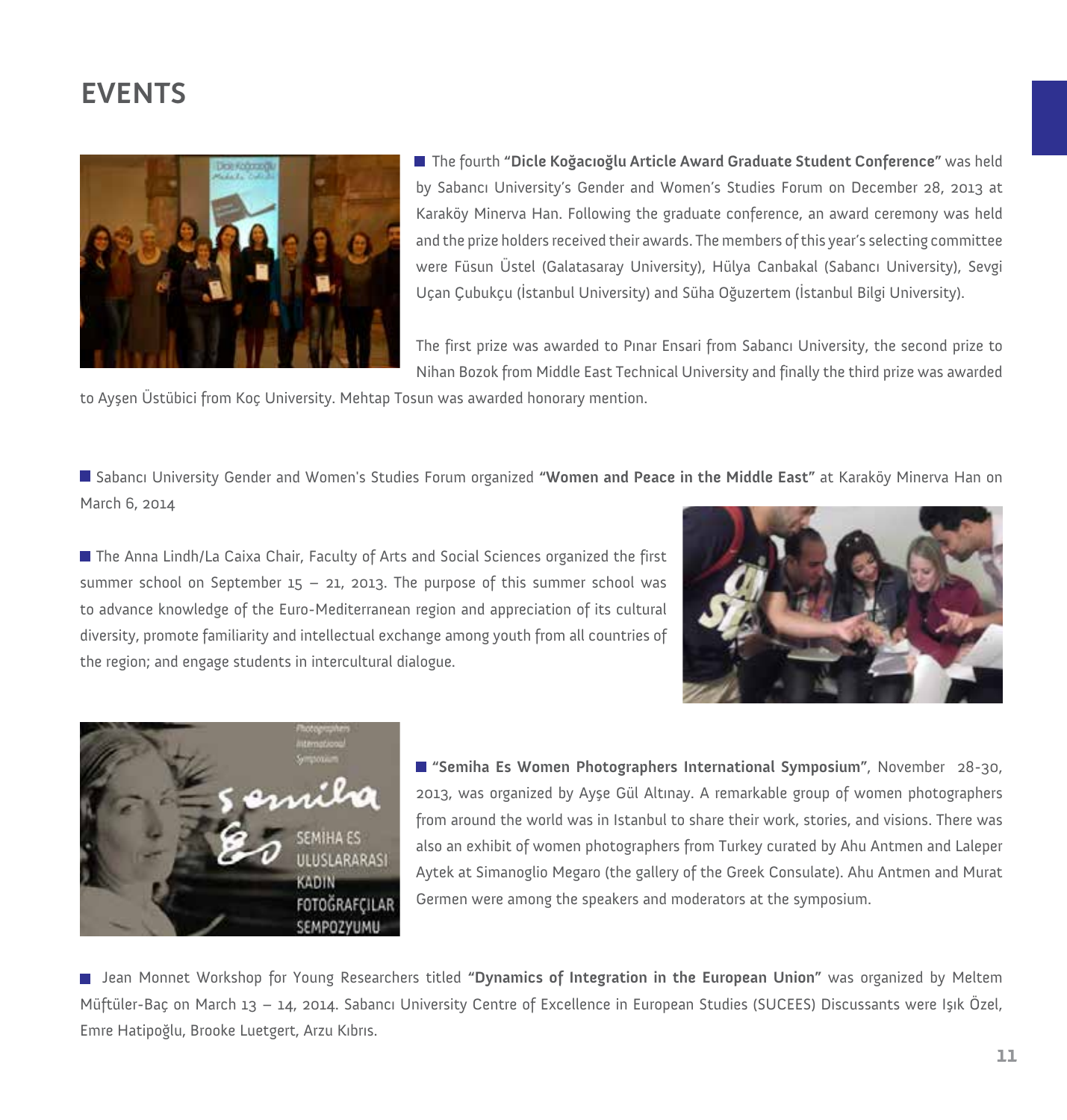**"Cosmic Spirit"**, an Interpretation of Peruvian-Inca Cosmic Iconography, a drawing exhibition by Peruvian artist, Ernesto Pujazon was held at FASS Art Gallery, Sabancı University between September 27 and October 15, 2013.



**"Gendered Memories of War and Political Violence - Young Researchers Conference"** was organized on April 25 – 27, 2014 at Karaköy Minerva Han, İstanbul. This conference was organized by Sabancı University graduate students who took the course titled Gendered Memories of War and Political Violence in Spring 2013. It builds on the previous experience of workshops organized in the framework



of Central European University – Sabancı University Joint Academic Initiative.

Susan Stokes, John S. Saden professor of Political Science and MacMillan Center Department of Political Science at Yale University, gave a lecture entitled **"Why do People Join Social Movements? The Paradox of Repression"** on March 12, 2014.



At our **KASA Gallery**, we organized several exhibitions and a panel between September 2013 – April 2014.



#### **Cloud Banks, September 27 – October 31, 2013**

Mark Amerika's Cloud Banks explored the way artists, political and economic theorists, metaphysical philosophers, and businessmen use language as a tool to construct their vision of the world as they see it. As with much of Amerika's conceptual net art, the title was a pun, one that refers to both a weather phenomenon – a layer of clouds seen from a distance – and the recent rise of both cloud computing and too-big-to-fail banking systems.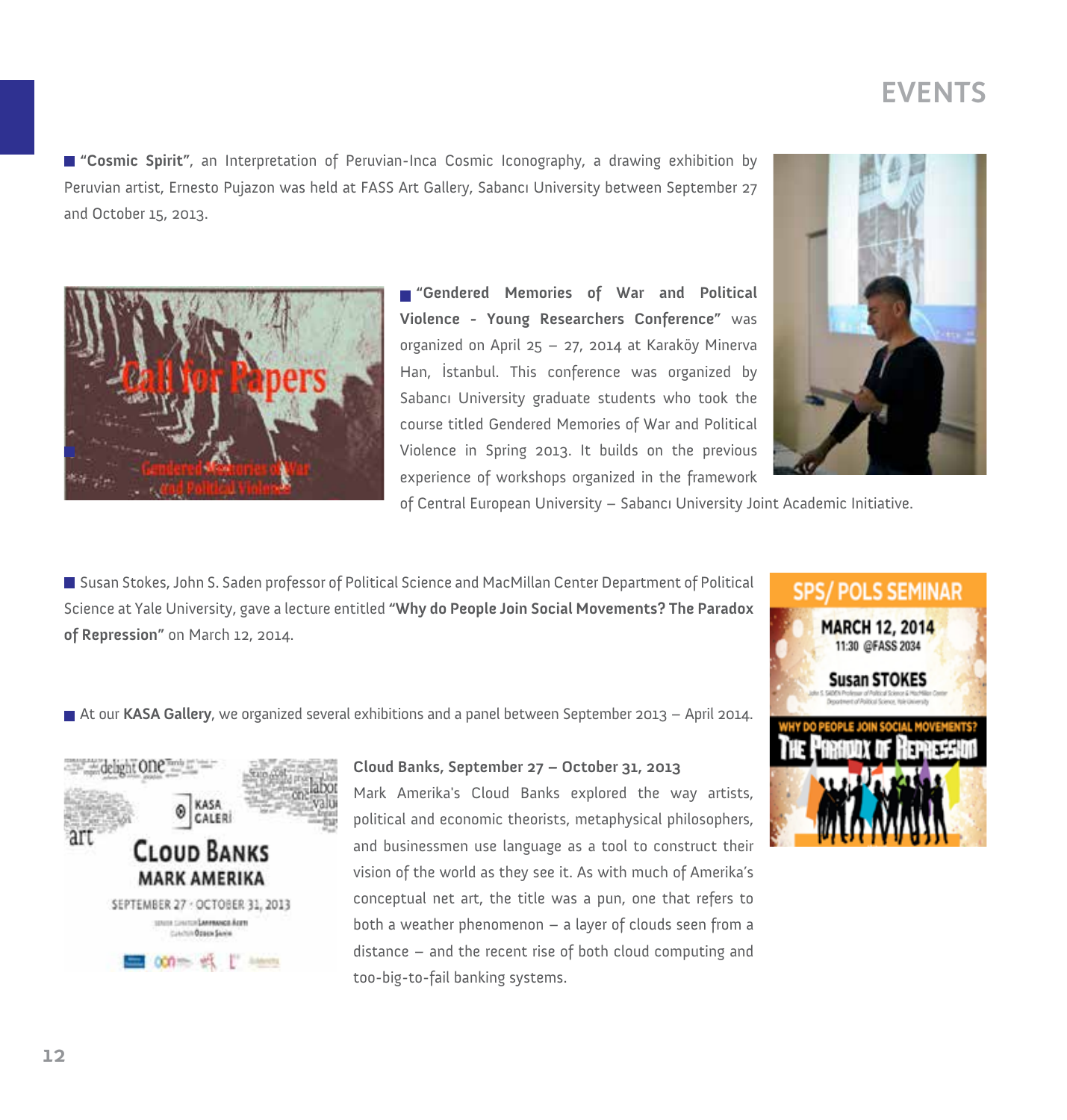

#### **I Occupy, November 15 – December 31, 2013**

 The exhibition *I Occupy* prefaced by the text "Why I Occupy" by Nicholas Mirzoeff, world renowned scholar at NYU Steinhardt, as well as showcase the ARworks, actual live interventions, and documents of past events during Occupy in Wall Street, with pieces by Mark Skwarek (the organizer of the AR events), John Craig Freeman, Will Pappenheimer and Tamiko Thiel. The exhibition was a survey and analysis on current trends in interventionist art and Augmented Reality Art which, by intervening within the urban and socio-political landscape, contribute to redefine the aesthetic and cultural understanding of the environments we operate in.

#### **Spin, January 24 – February 22, 2014**

Aslı Narin's first solo exhibition Spin was about the artist, having set out on the road with no purpose of destination, searching for what is constant in nature and within herself. At points where she paused along her path, Narin captured distinct moments as photographs and videos. In these monochromatic, almost abstract images, the essence of matter momentarily appears to become visible; nature and the body reveal their secrets. The movement of the path, of light and of water remind the viewer of the impossibility of remaining in a single spot, and the inevitability of returning to a point of origin.





#### **It Sounds Like Art, April 2 – April 26, 2014**

The exhibition by Kasa Gallery, It Sounds Like Art, was a collection of sound artworks that explore a variety of environmental, social, aesthetic and conceptual approaches to art. The artworks by John Drever, the duo Jane Grant and John Matthias, Music for Installations (MFI) and Nigel Helyer provided an insight into sound art practices. The exhibition at Kasa Gallery in Istanbul preceded the Sound Art Curating conference in London organized by Kasa Gallery in collaboration with OCR, the Courtauld Institute of Art, Goldsmiths, New York University, the LARM Archive, and Aalborg University.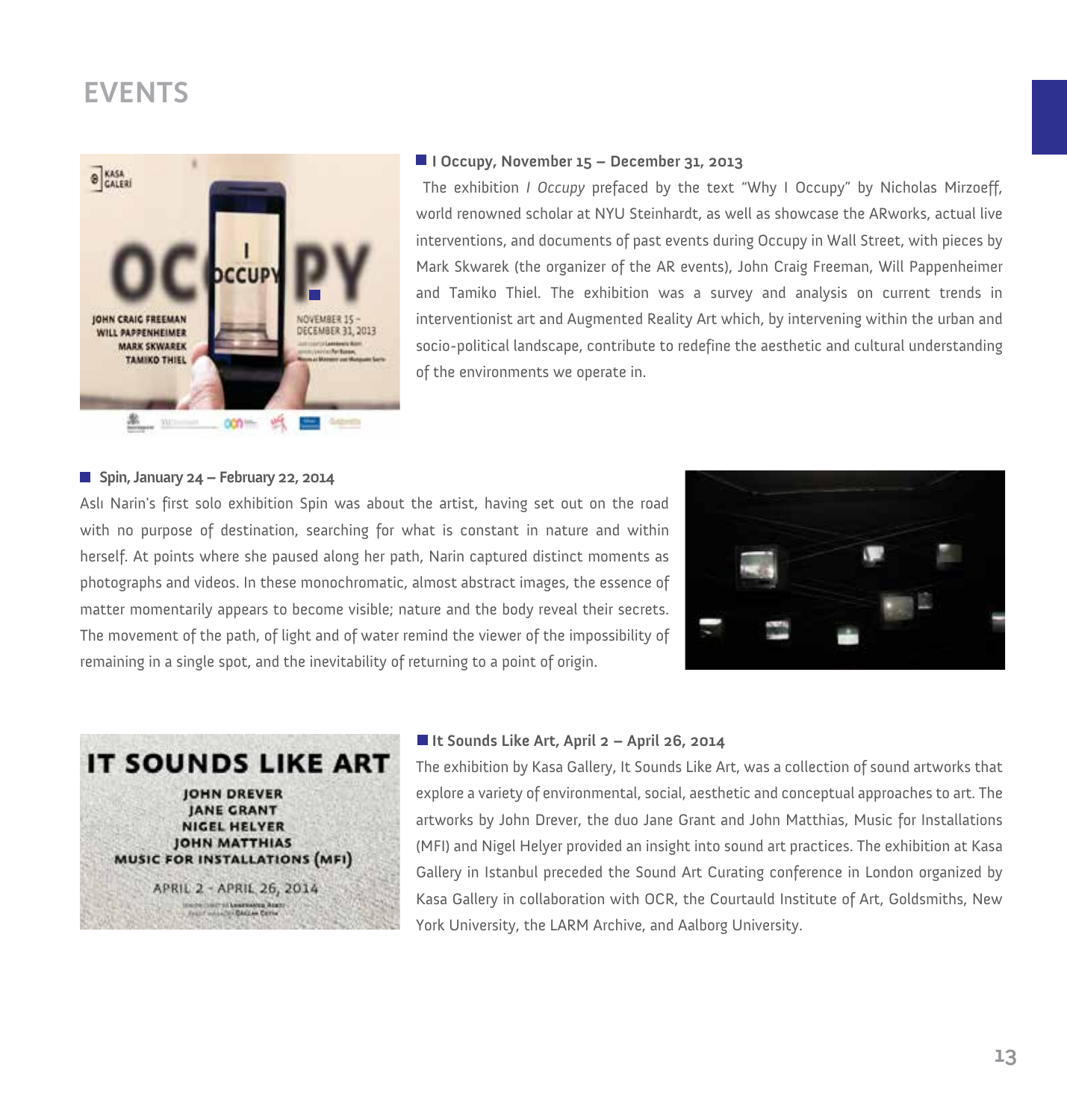

**YOU CANNOT AFFORD THIS!, CI - Contemporary İstanbul, November 7 – 13, 2013** Kasa Gallery attended the international art fair CI – *Contemporary İstanbul 2013* with an exhibition titled *YOU CANNOT AFFORD THIS!.* The exhibition was organized in collaboration with the Museum of Contemporary Cuts and presented works by Mark Skwarek, John Craig Freeman, Will Pappenheimer and Tamiko Thiel. YOU CANNOT AFFORD THIS!, a collaboration between Kasa Gallery and the Museum of Contemporary Cuts at CI – Contemporary Istanbul, is an art event that questions current art market practices and the disruptive nature of contemporary digital media. It continued an international theme that Kasa Gallery has addressed during the past year with a series of exhibitions that reflect

upon the nature of Contemporary Art, Politics, Neo-Capitalism, and Plutocratic Practices.

**Making Visible the Invisible: Media, Art, Democracy and Protest, November 15, 2013** The panel titled Making Visible the Invisible: Media, Art, Democracy and Protest preceded the opening of the exhibition I Occupy. The panel analyzed the inheritance of the Occupy Wall Street movement and the contemporary relationship between Community, Art, Politics, and Economics. Prof. Mirzoeff produced a video reading of his seminal essay with a new updated commentary, exclusively for Kasa Gallery.

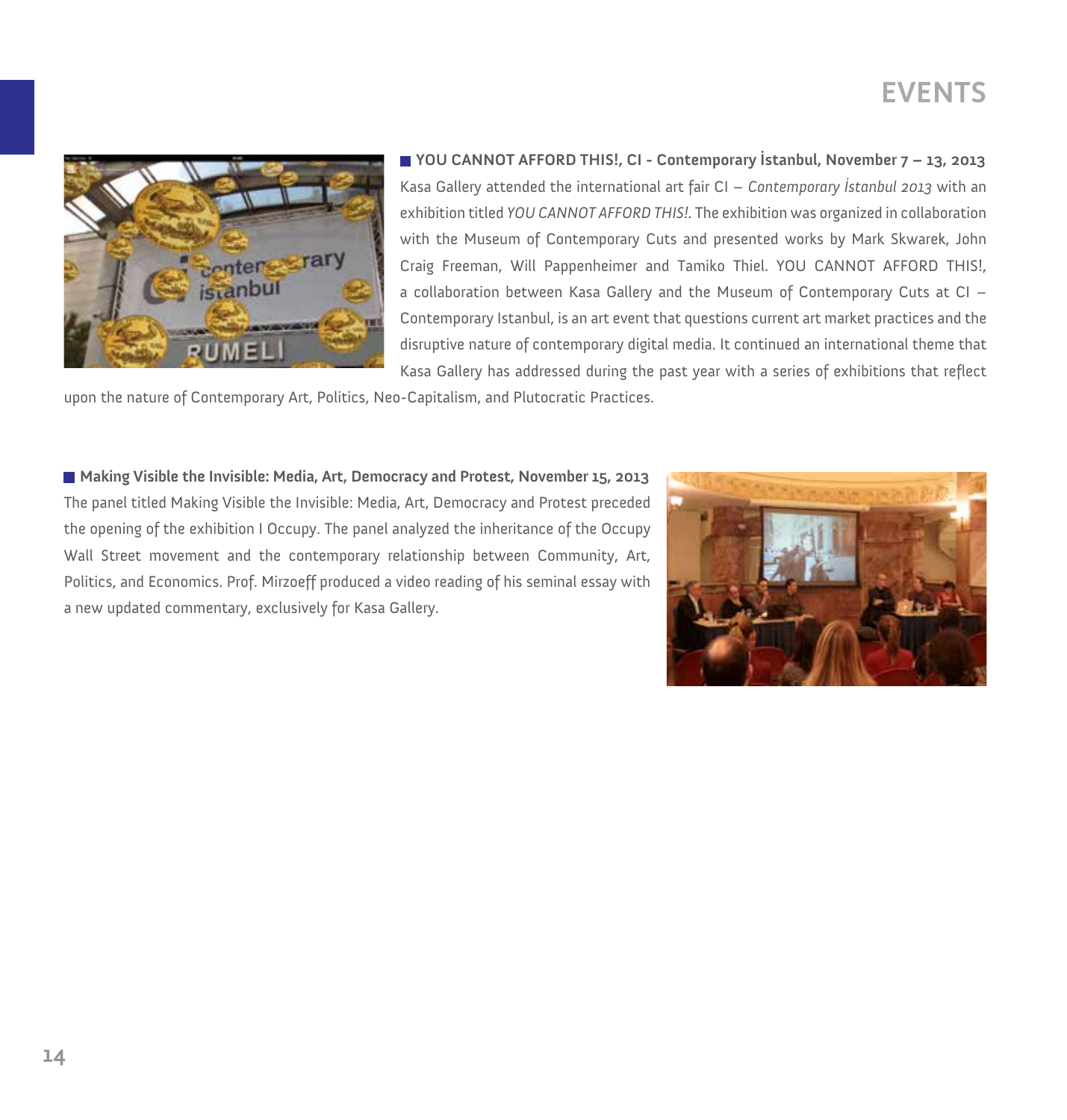# **STUDENT NEWS AND PUBLICATIONS**

**Our VACD students and alumni made their mark on the 13th İstanbul Biennial** VACD MA student Serkan Taycan and VACD BA09/MA12 alumnus Didem Erk participated in the 13th Istanbul Biennial. Other alumni who took part in the 13th İstanbul Biennial team were; Project Coordinator Demet Yıldız (VACD BA06/CULT MA09), Social Media Curator Övül Durmuşoğlu (VACD MA05), and Curatorial Collaborator Adnan Yıldız (VACD MA04).

Featuring 88 artists and art collectives from different generations and geographies, the 13<sup>th</sup> Istanbul Biennial hosted 11 artists and 2 art groups/collectives from Turkey. 3 artist collaborations were also among the participants. The  $13<sup>th</sup>$  Istanbul Biennial is one of the biennial editions which feature a high number of participants from Turkey.



#### **Conference Participation**

Cultural Studies MA student **Pınar Budan** has attended "Irony: Framing (post)modernity" conference organized by the Catholic University of Portugal, Faculty of Human Sciences in Lisbon/Portugal on January 23 – 24, 2014. She presented a paper titled "Irony as a Medium of Empowerment and Disempowerment in 2013 Gezi Park Protests" at the conference.

Political Science PhD student **Gözde Yavuz** presented her paper "News Media Effects with a Broader Perspective: The Role of Information Environment on Political Knowledge in the Context of EP Elections" at the ECPR General Conference on September 4–7, 2013 in Bordeaux, France.



Political Science PhD student **Ezgi Uzun** attended the Midwest Political Science Conference organized on April 16 – 19, 2014 and presented a paper entitled "Iranian Nuclear Program from a Power Transition Perspective".

Political Science PhD student **Osman Zeki Gökçe** attended "ERF 20th Annual Conference: Economic Development and Social Justice" organized by the Economic Research Forum on March 22 – 24, 2014, in Cairo, Egypt. Osman Zeki Gökçe presented a paper entitled "Informality in the Turkish Labor Market during the Crisis Period in Turkey: Evidence from Individual Level Data, 2000-2002" under the Labor and Human Development theme at the conference.

Political Science PhD student **Doğu Durgun** presented two papers at the ISA Annual Convention organized by the International Studies Association in Toronto on March 26 – 29, 2014 and MPSA Annual Conference organized by Midwest Political Science Association in Chicago on April 3– 6, 2014. Durgun's papers were entitled "With and/or Without State: A Historical Analysis of LGBT Movement in Turkey" and "Whose Agency Matters? The State, the Military and the Judiciary".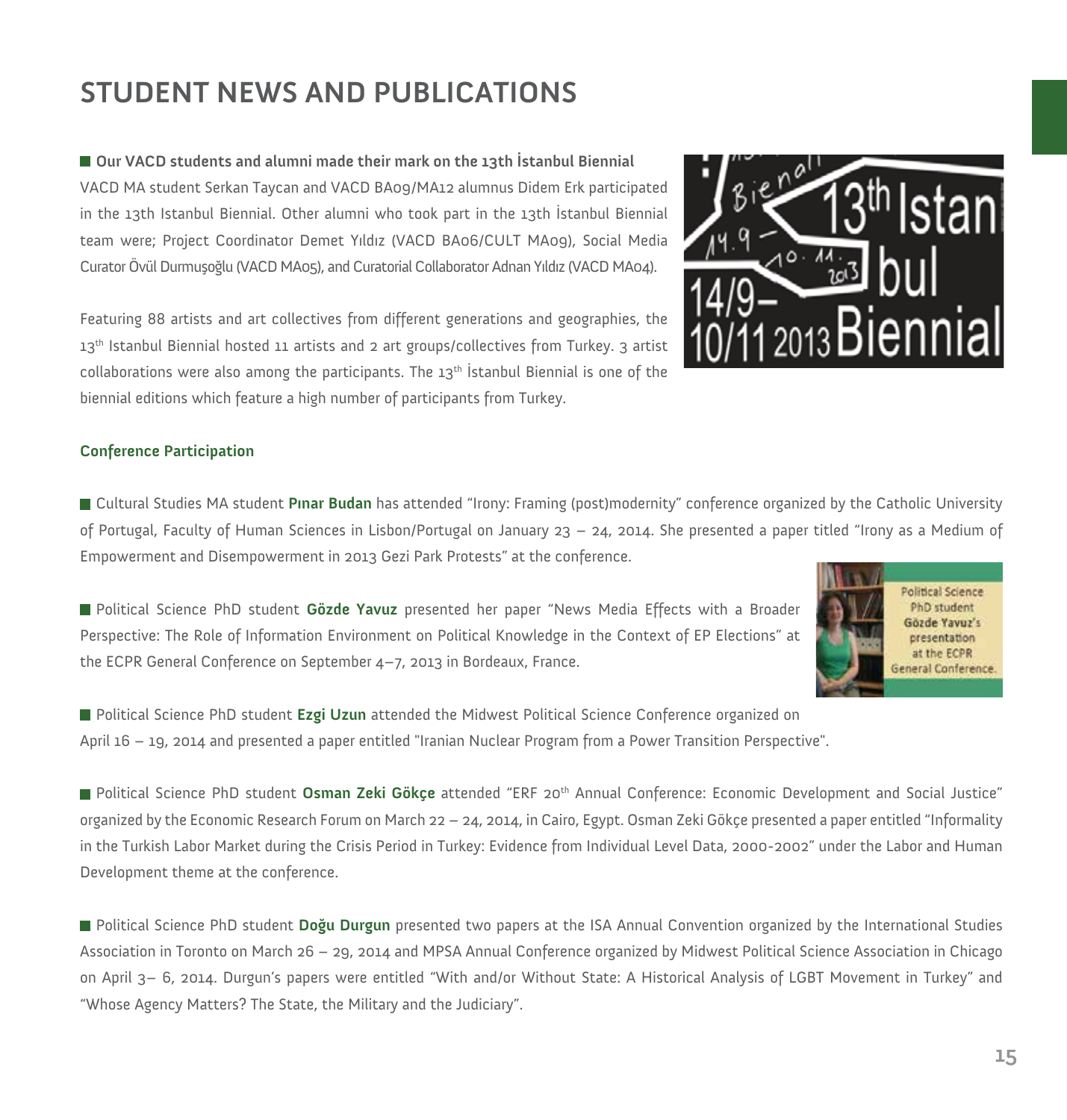# **STUDENT NEWS AND PUBLICATIONS**

#### **Student and Alumni Exhibitions**

**Hande Varsat**'s (VACD BA 05) and **Elif Süsler**'s (VACD MA 09) artworks were displayed at Gallery Apel between September 12 – October 19, 2013.

The solo exhibition of **Aras Seddigh** (VACD MA 2013) was displayed at Gallery NEV between November 1– 30, 2013.







**Didem Erk**'s (VACD MA 2012) artworks were displayed at Bufferzone: Checkpoint at DEPO/ Tütün Deposu between October 5 - November 10, 2013.

> Works of VA 328-329 students were displayed at FASS Art Gallery between October 22 – 31, 2013.





VACD students exhibition "SPARKS" was put on display at FASS Art Gallery between February 18 – 28, 2014.